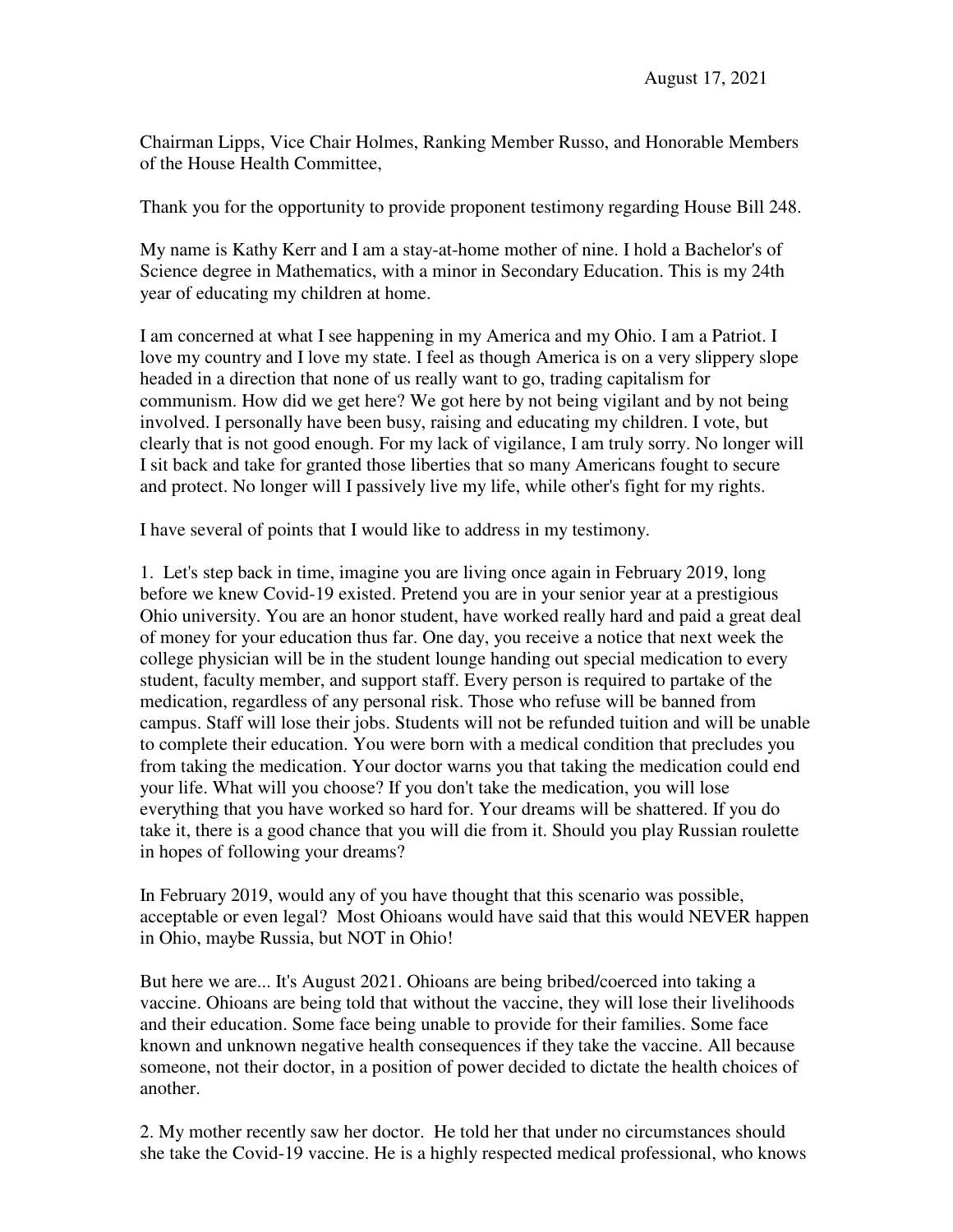my mom and her medical history. He understands the risks that come with the vaccine and the risks of Covid-19. My mom volunteers at the local soup kitchen. She helps organize and distribute clothing for the needy. She's been doing these things for years to help those in need in her community. My question for you is: should she not be permitted to participate in society, to volunteer, to live her best life because she can't take the vaccine? She is at risk of losing that freedom. She needs you to step up and protect her right to live and give freely!

3. Throughout the pandemic, Ohioans were told to shutdown businesses and schools, social distance, and mask up - "flatten the curve" - so that patients would not overwhelm the hospitals. We "flattened the curve" and hospitals were not overwhelmed. Throughout all of this Ohioan's suffered immensely, children's educations suffered and many small businesses closed permanently. In fact, my daughter's employer permanently closed his business due the financial costs of the shutdown. Interestingly enough, my daughter was unemployed for several months prior to the closure, because her boss would not accept her mask exemption, written by her doctor. He insisted that her exemption had to come from the Dept of Health. By the way, the Dept. of Health will NOT write a mask exemption because "your health decisions are between you and your doctor and I am not a doctor." If the Dept of Health admits, "your health decisions are between you and your doctor", then why are we allowing businesses, schools, or anyone to mandate a vaccine?

4. Many Ohio businesses, including hospitals, are now requiring that all employees be fully vaccinated to retain employment. According to the media, there is currently a surge of the Delta variant in Ohio. If we allow hospitals to mandate the vaccine for their employees, and medical professionals decide to choose their personal health over their jobs, we risk a catastrophic shortage of qualified medical personnel in our hospitals to care for those patients. Doctors and nurses were good enough to risk their own lives to work without proper PPE and having to reuse their PPE last year when Covid-19 was running rampant within our state. These same doctors and nurses make critical recommendations about their patient's healthcare everyday. In fact, they are some of the most trusted professionals in our society. If medical personnel are good enough to help you decide what is best for your health, why then should they not be permitted to decide what is also best for their own health?

5. Many opponents to this bill will state that there are exemptions available to Ohioans in the workplace and HB248 is simply not needed. They are wrong in saying that HB248 is not needed. HB248 is absolutely and urgently needed, today! Yes, some employers do offer medical or religious exemptions, but those exemptions are not guaranteed and not easily acquired. There are often many hoops to obtain these exemptions, including extensive documentation from healthcare providers or religious leaders and then, interviews to question the individual seeking the exemption. The individual is often bullied and ridiculed for their exemption request. After all of this, the ultimate decision to allow the exemption is very subjective and not at all guaranteed.

I know someone that has had to navigate through the many stressful steps listed above, because he requests an exemption to the company mandated yearly flu vaccine. He has to repeat the process of requesting his exemption every year. He works in the administrative offices of a medical establishment, but does not have contact with patients. During a recent year, his employer offered the employees a free coat if the entire department received the flu vaccine. My friend was harassed daily by his co-workers, because the